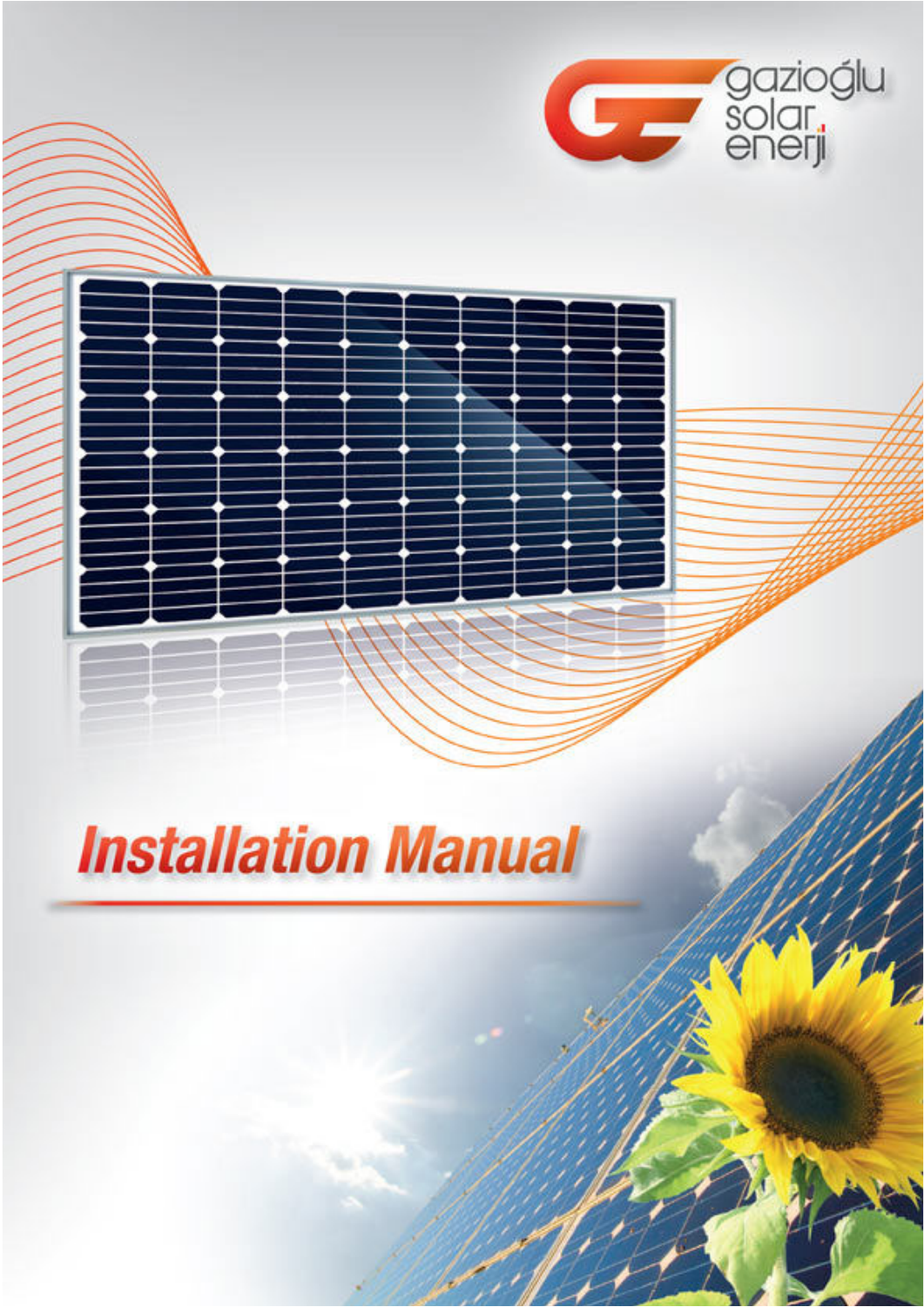# **Table of Contents**

| <b>Introduction</b>            | 2  |
|--------------------------------|----|
| <b>Safety guidelines</b>       | 3  |
| <b>Positioning guidelines</b>  | 4  |
| <b>Installation guidelines</b> | 5  |
| Circuitry guidelines           | 8  |
| <b>Electrical connector</b>    | 9  |
| Grounding                      | 10 |
| Maintenance and upkeep         | 10 |
| <b>Disposal</b>                | 10 |
| Storage and transport          | 11 |

### **1 Introduction**

Please read this installation and operation guide completely and carefully before you transport, install and operate the solar modules! It contains (among other information) important safety information which you must know. When solar modules are used without observing all instructions in this guide, all warranty and guarantee claims towards us shall lapse. We reserve the right to update the information in this guide without prior notice.

The installation, setup and commissioning of solar modules requires a high level of expertise and experience, and therefore must be performed solely by specialists (e. g. a specialist electrician) who can verify the successful completion of suitable training.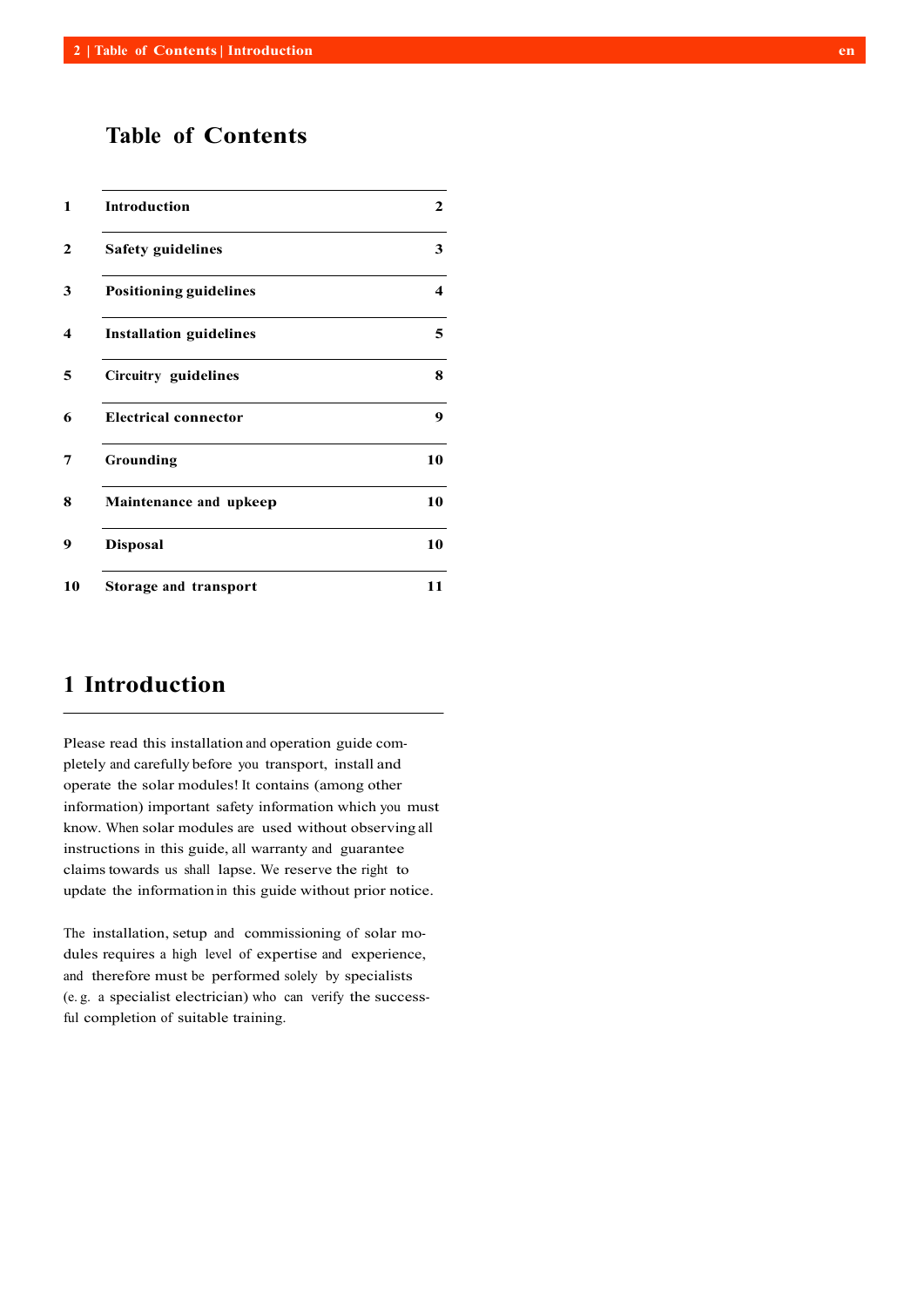## **2 Safety guidelines**

The setup and commissioning of the electrical system may only be performed by a specialist electrician in observance of the following guidelines, since improper performance of this work can lead to damage and injury. When performing work on solar generators – primarily on roofs – suitable safety precautions (e. g. fall arresting devices) must be used. The regulations set forth by Employers' Liability Insurance Associations must absolutely be observed. For your own safety and to safeguard your solar module, please observe the following **safety guidelines:**



- During the setup and maintenance of solar modules, the valid regulations and safety guidelines for the installation of electrical devices and systems, as well as the regulations set forth by the competent energy supply company for the parallel grid operation of solar power systems.
- $\triangleright$  Prior to setup, the solar module must be inspected for mechanical soundness. **Damaged solar modules**  (e. g. modules with broken glass, damage to the insulation film at the reverse) **may not be set up**. Damage to the insulation film at the reverse has severe potential consequences (delamination, endangerment of life and health).
- $\triangleright$  Definitely align the solar module so as to avoid a shadowing effect (even to a temporary or partial extent: e. g. due to roof dormers, trees), since this can lead to damage in the solar modules (e. g. formation of "hot spots"), failure of the PV generator and loss of output.
- $\blacktriangleright$  The serial connection of the modules (addition of the module voltages) may result in voltages above the safety extralow voltage of 120<sup>V</sup> DC!
- Application class of the modules in accordance with IEC 61730: A
- $\triangleright$  Even when the light intensity is low, one must reckon with the full at rest voltage of the modules – that is to

say, in the course of setup, one must always exercise the greatest caution with regard to electrical faults (e. g. short circuits).

- $\blacktriangleright$  The separation of conductors which carry direct current can lead to light arcs. Therefore, prior to performing any work on the solar system – particularly prior to separating the plug connectors in the direct-current circuit – it is essential to disconnect the frequency inverter from the alternating-current grid.
- For roof-mounted systems, the modules must be attached above a fire-resistant surface.
- Solar modules may not be installed near easily-flammable substances, gases or vapours.
- $\blacktriangleright$  The guidelines on fires in electrical systems (e.g. VDI 3819) apply hereto.
- $\blacktriangleright$  The maximum permissible total system voltage for the frequency inverter may never be exceeded. In addition, due to the negative temperature coefficient of the solar modules, the atrest voltage of the total system at the minimum permissible temperature must also be calculated (see data sheet and module type sign).
- $\blacktriangleright$  The solar module is to be treated as a glass product and may therefore not be used or walked on under any circumstances in the transport container or used as a placement area (e. g. for toolboxes), since this can lead to visible or even invisible damage (e. g. micro cracks in the cells and with that, a premature drop in output – among other faults).
- The module frames may not be drilled, nailed or welded to a contact surface.
- $\triangleright$  The solar modules may not be held or transported by their connector cables or by the connector socket.
- Solar modules may never be left standing freely or unsecured.
- $\blacktriangleright$  The safety guidelines set forth by the manufacturers of other components of the solar system must be followed.
- $\triangleright$  The drainage drill holes in hollow chamber frames may not be covered.
- $\triangleright$  Solar modules made by Gazioglu Solar Energy are not regulated construction products in the context of the DIBt (Deutsches Institut für Bautechnik – German Institute for Construction Engineering) and may not be used as overhead glazing.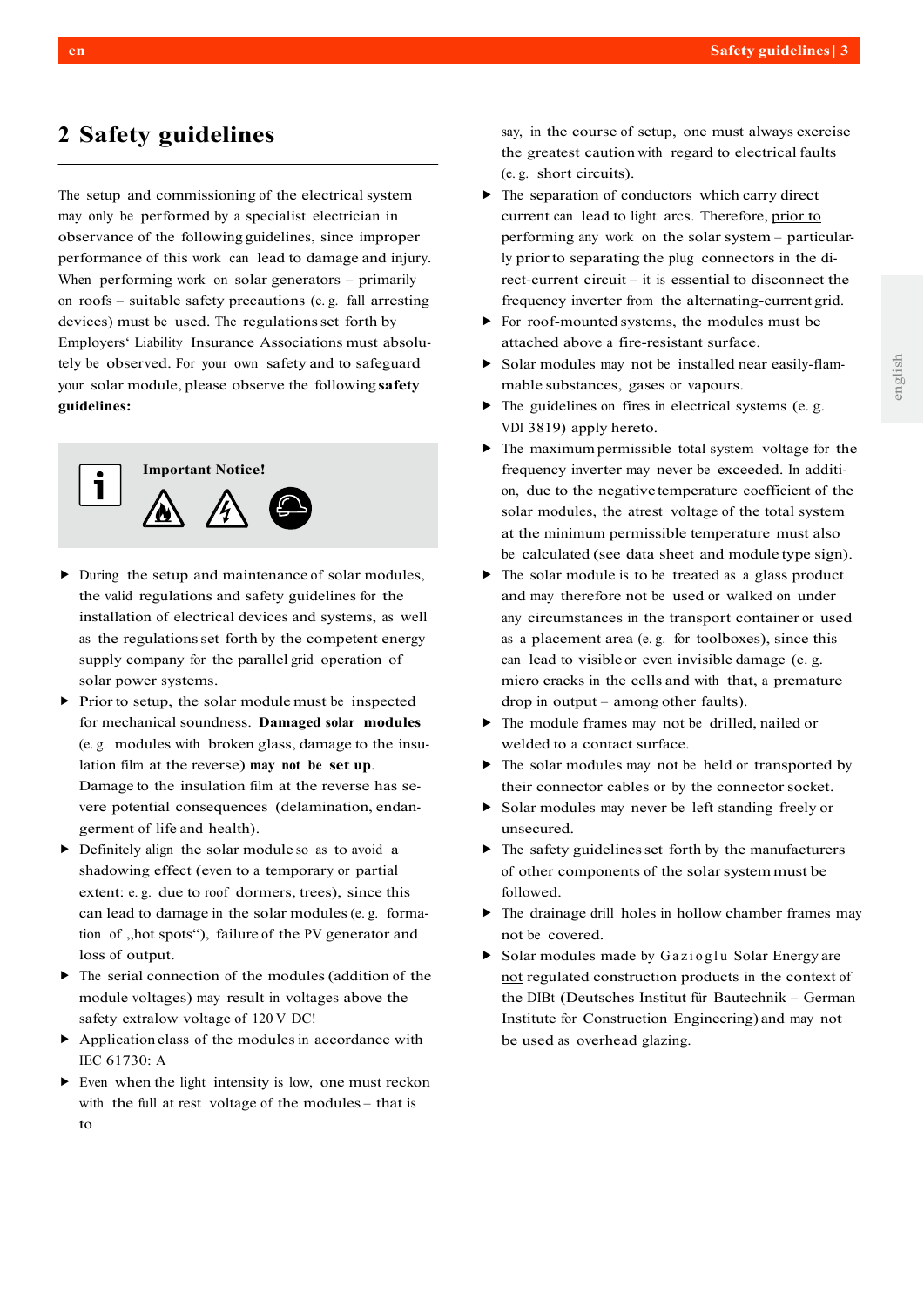# **3 Positioning guidelines**

In order to achieve the highest-possible annual energy yield, we recommend positioning the module so as to fulfill the following criteria:

 Definitely align the solar module so as to avoid a shadowing effect (even to a temporary or partial extent: e. g. due to roof dormers, trees), since this can lead to damage in the solar modules (e. g. formation of "hot spots"), failure of the PV generator and loss of output.

 $\blacktriangleright$  Align the front of the solar module to the south for northern hemisphere.

- $\triangleright$  Select the angle of inclination according to the local and structural factors  $(30^{\circ} \pm 15^{\circ})$ . You will find specific data on optimum module positions in the pertinent specialized literature. The calculation of the angle of inclination can be based on the following formula: angle of inclination = latitude of the positioning locality – 20°.
- All modules of a photovoltaic generator are to be aligned at the same angle (horizontal as well as vertical). In the event of angle deviations, separate frequency converters are to be designated.
- $\blacktriangleright$  In order to ensure sufficient selfcleaning, the angle of inclination must amount to at least 10°.
- For optimized selfcleaning, a  $15^{\circ}$  minimum angle of inclination is recommended.
- Always ensure that the reverse side of the module is well ventilated.
- $\triangleright$  To avoid increased strain of the modules due to wind load, it is necessary to observe minimum distances from building boundaries according to DIN 1055-4.
- $\triangleright$  A concentration of sunlight on the modules via mirrors or lenses is prohibited.
- ▶ Avoid contact with salty water!

Please observe the test conditions indicated in the norms when using the modules in salty air.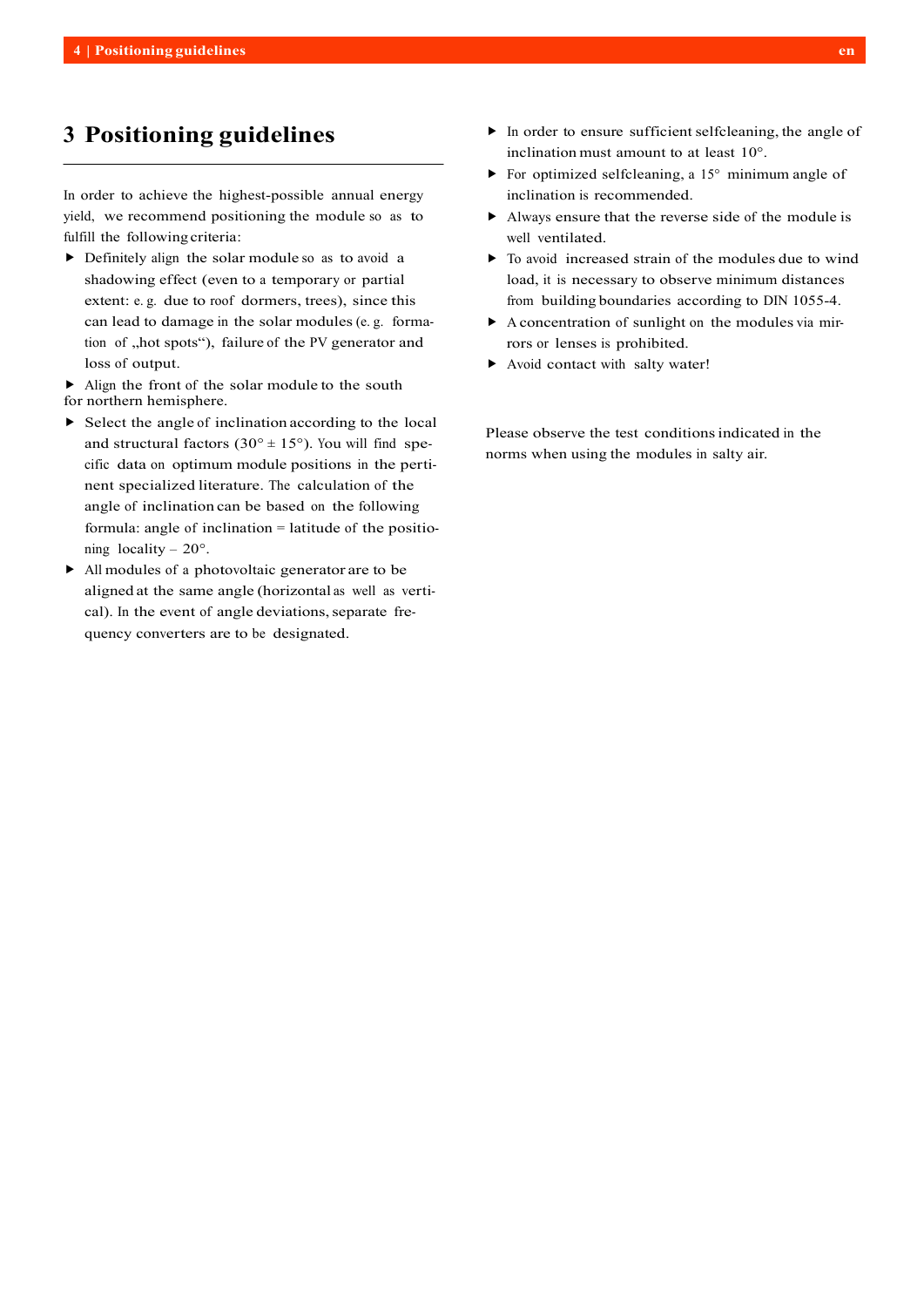# **4 Installation guidelines**

# **Important Notice!** 1

- $\triangleright$  Definitely align the solar module so as to avoid a shadowing effect (even to a temporary or partial extent: e. g. due to roof dormers, trees), since this can lead to damage in the solar modules (e. g. formation of "hot spots"), failure of the PV generator and loss of output.
- $\blacktriangleright$  The additional loads which arise by way of the weight and the structural attachment of the PV system are to be included in the structural analysis of the overall construction.
- Verifications of stability, deflection and load parameters are to be initiated by the constructor or the operator of the system.
- Install the modules on a sufficiently-dimensioned, load-bearing and permanently corrosion-resistant substructure.
- $\triangleright$  Observe the specifications for mounting areas according to **Illustrations 1 and 2**.
- Attachment with clamps on the narrow sides of the solar module may not be performed.
- $\triangleright$  The attachment of the solar module can be performed with clamps (or as an alternative, directly on the installation holes). When clamping systems are used, the clamp surface per attachment point on the module must amount to at least 400 mm².
- $\triangleright$  Position of the installation drill holes in accordance with **Illustrations 3**
- ▶ Per module, four non-corrosive screws and nuts (and grommets with min. 12 and max. 14 mm exterior diameters) are to be used in accordance with **Table 1**.
- $\blacktriangleright$  The modules must be attached flush to the substructure (without tension and deformation) at no less than four points.
- $\triangleright$  The substructure and the solar module must have the same heat-expansion coefficient (aluminum).
- Contact corrosion between the solar module and the substructure is to be avoided when different materials are used.
- Attach the solar modules so that they with-stand all foreseeable loads and weather-induced influences.
- Only use non-corrosive screws for the installation.
- $\blacktriangleright$  The solar module must be installed without mechanical tension and (to compensate material expansion due to temperature fluctuations) with a minimum gap of 5 mm to the next module.
- Particularly in exposed locations, sufficient lightning protection is recommended.
- $\blacktriangleright$  Integration into existing lightning protection systems must occur in observance of the valid regulations.
- Only install solar modules edgewise (or crosswise), with the connector socket facing upward.
- In the course of elevation, it must be ensured that no rainwater or condensation water can run in the direction of the cable screw connections on the connector sockets.
- $\triangleright$  The solar module may not stand in tail water or condensation water.

| Module manufacturer code | <b>Screw diameter</b> |
|--------------------------|-----------------------|
| GSE 235-255              | M6                    |
|                          |                       |

Table 1: Permissible fastening screws for direct installation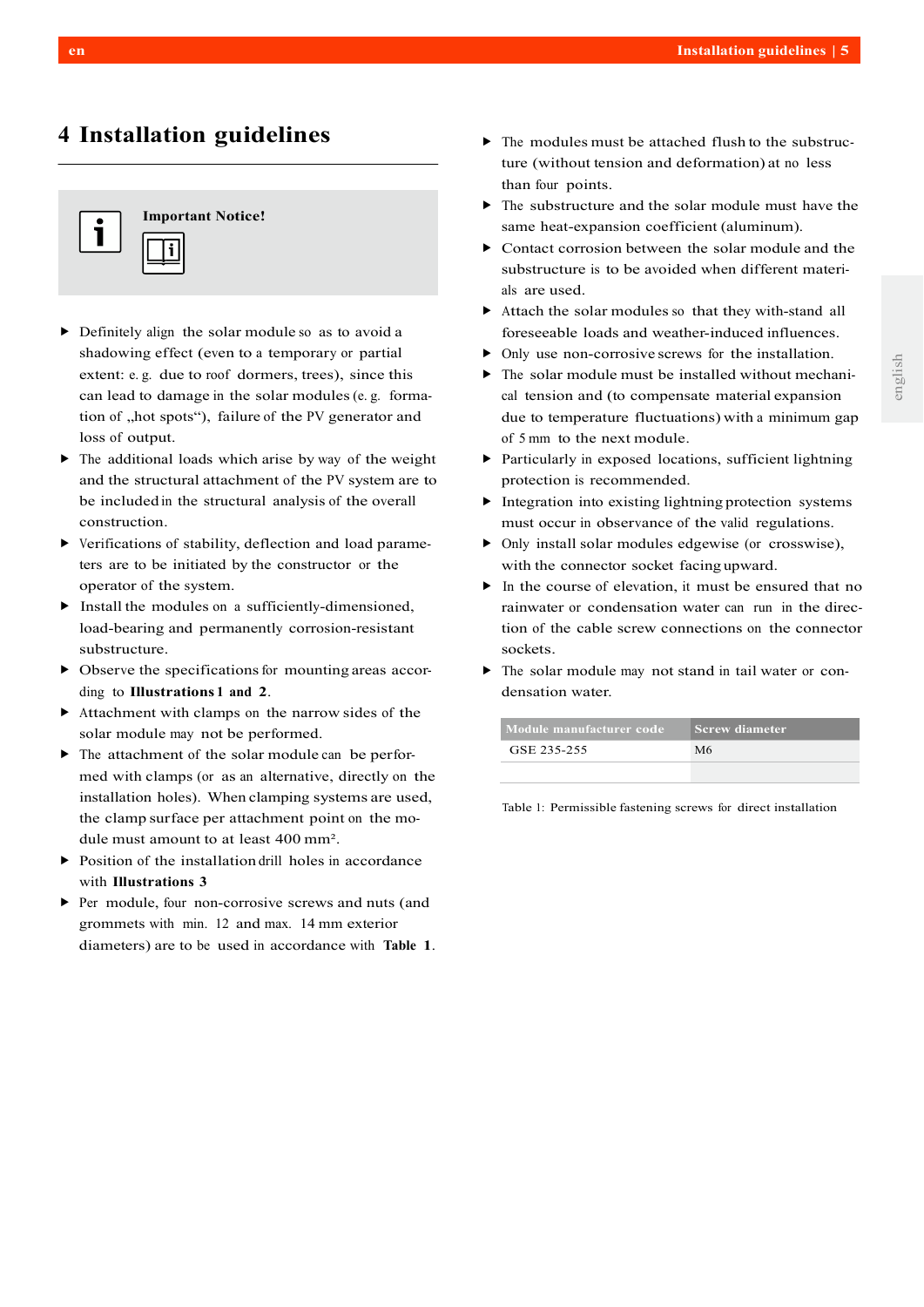

Figure 1: Mounting area, vertical



Figure 2: Mounting area, horizontal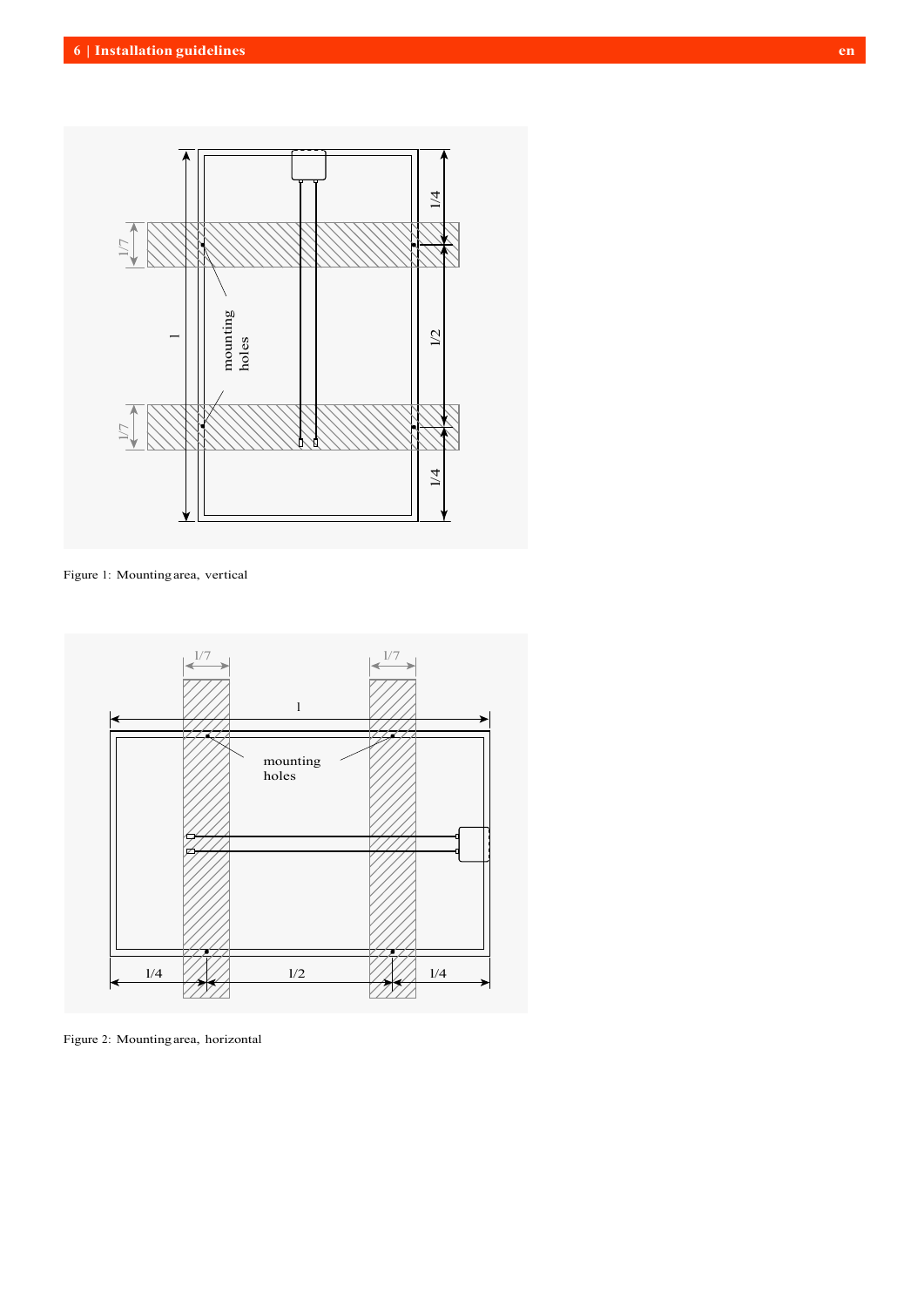

Figure 3: reverse side c-Si M60, Manufacturer 13

#### **Clamping on**

We recommend using a torque wrench for installation. The tightening torque (using only stainless steel M8 bolts) should be around 15-20 Nm.

**1** Stainless steel M8 nut

**2** Stainless steel serrated washer

**3** Aluminium clamping plate

**4** EPDM washer 2 mm

**5** Stainless steel M8 t-head bolt



#### **Electrical Installation Grounding**

The module frame must be properly grounded. The grounding

wire must be properly fastened to the module frame to assure good electrical contract. Use the

recommended type, or an equivalent, connector for this wire.

If the support frame is made of metal, the surface of the frame must be electroplated and

have excellent conductivity.

We recommend the lay-in lugs when grounding.

First, strip 16mm insulating jacket from the end of the ground wire (4-14 STR; carefully to

avoid nicking or cutting conductors). Insert the wire to the feet of the lug (see the picture), and screw

down the slotted screw.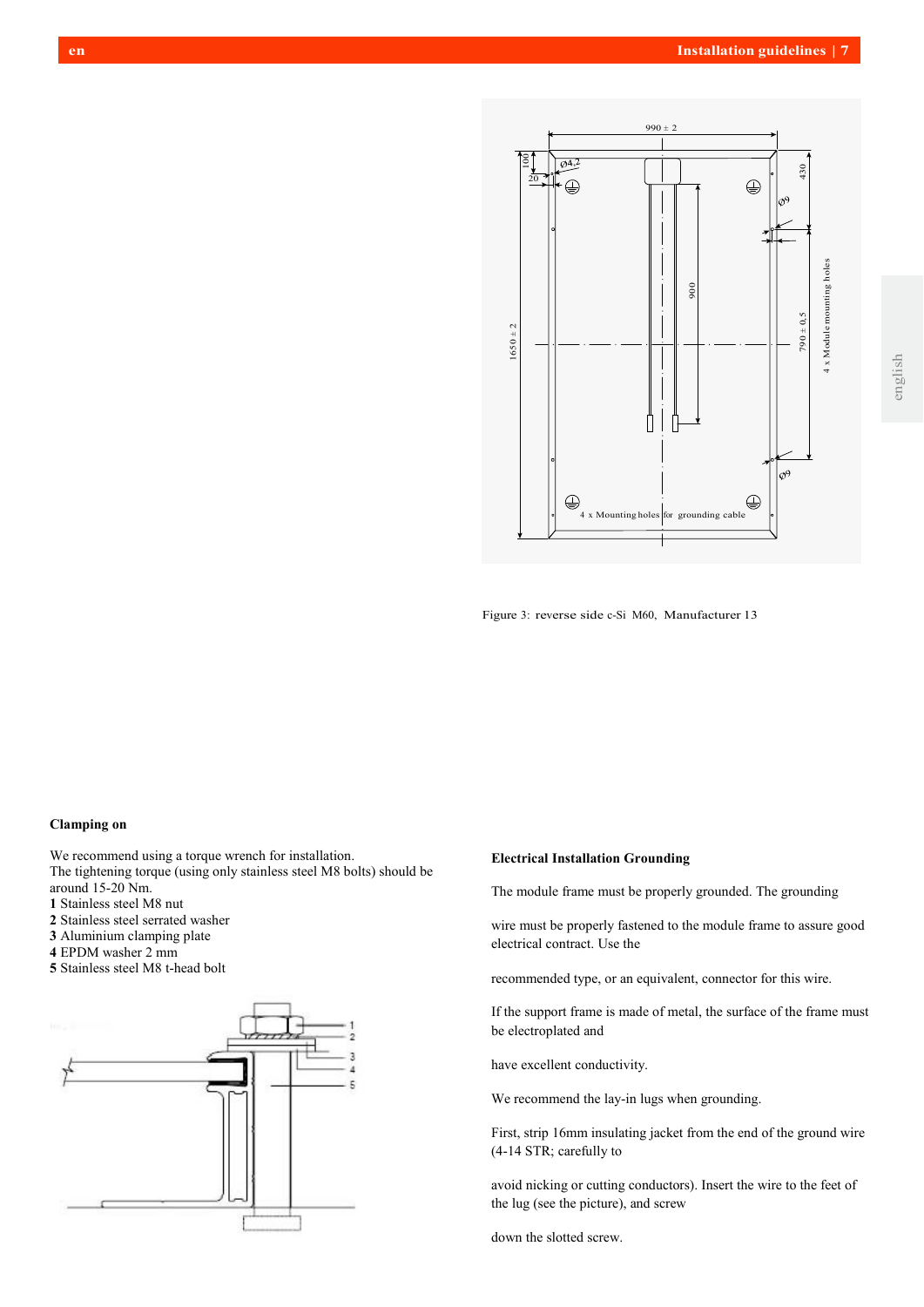

Insert ground wire here

Second, insert the stainless bolt (M3, or equivalent, is recommended by Sunrise) into the hole of lug,

the grounding hole on frame, the toothed washer (made of 65Mn), the stainless flat washer and the

stainless nut as shown in the illustration below. The toothed washer is required to be used to make

proper and reliable electrical earthing connection with the anodized aluminium frame, as well as to

prevent loosening of the screw over time.

Module to Ground Rod Module Ground Kit

#### **General installation**

Do not use modules of different configurations in the same system.

Several modules are connected in series and then in parallel to form a PV array, especially

for application with a high operation voltage. If modules are connected in series, the total voltage is

equal to the sum of individual voltages.

For applications requiring high currents, several photovoltaic modules can be connected in

parallel; the total current is equal to the sum of individual currents.

The module is supplied with Multi-contact connectors to use them for the electrical connections of the system. Use your National Electric Code to determine system wiring size, type and temperature rating of conductors to be connected to the module's connectors. Wiring connected to the module's should be # 12 AWG, LAPP 4mm² (minimum) and must be temperature rated at 90°C (minimum).

The cross section area of cable and the capacity of connector must be selected to suit the

maximum system short circuit current, otherwise the cable and connector will be overheated under

large current.

The junction box has a breather port which must be mounted facing down and can not be

exposed to the rain. So the junction box should be on the higher side of the module when it is mounted.

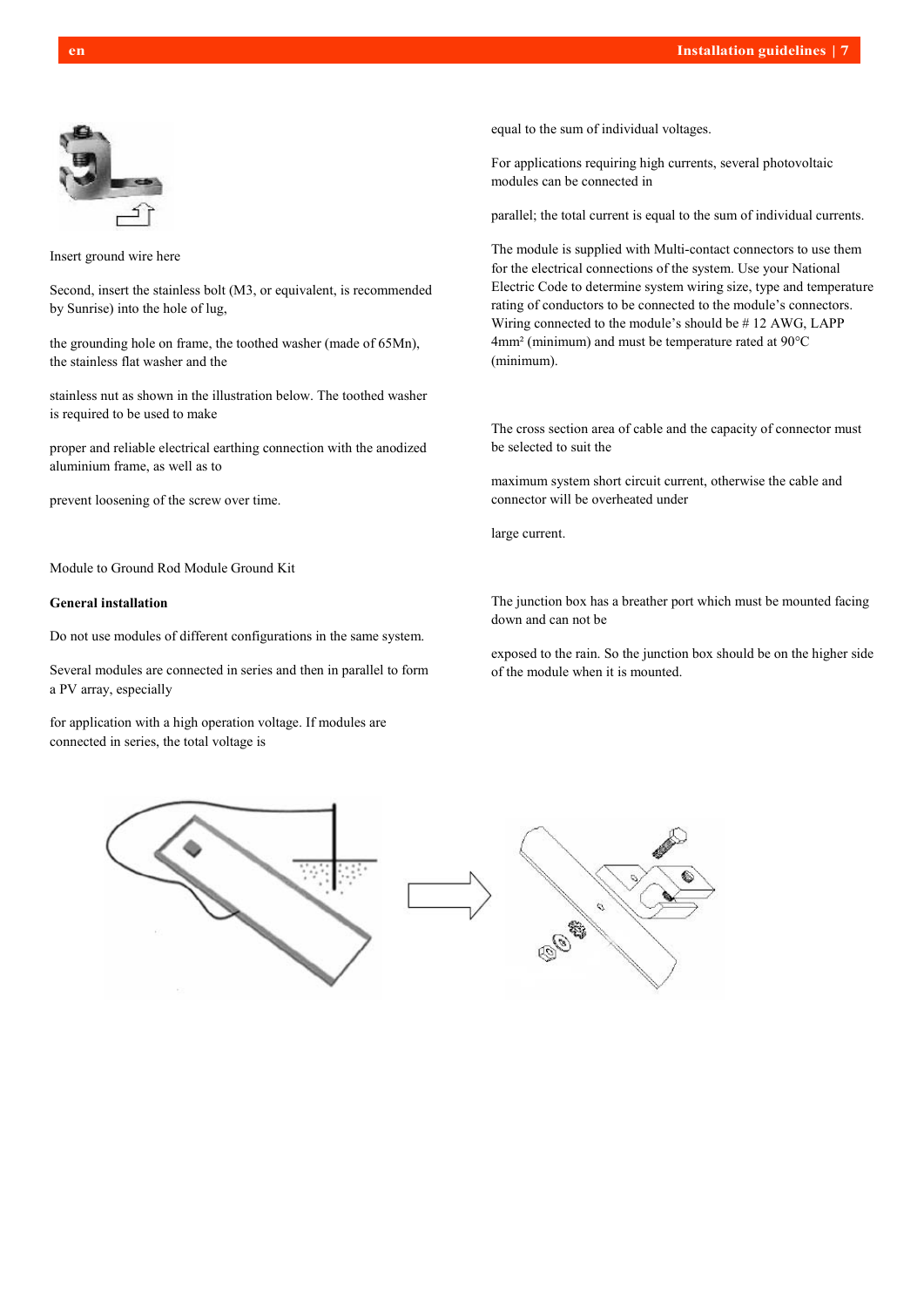# **5 Circuitry guidelines**

Only identical solar modules of the same type and engine-power class may be switched. In this process, ensure that in the course of the serial switching of the modules, the maximum permissible system voltage is not exceeded. In this context, observe the temperature dependency of the module voltage for the solar modules, particularly since the module voltage rises when low temperatures prevail.

For the parallel switching of the modules, it must be ensured that always the same number of modules is serially switched to the stands to be switched parallel to these, and that suitable measures for surge protection

are taken (e. g. strand fuse). It must be ensured that the specified load capacity with regard to the reverse current IR (17 A at c-Si M60 and c-Si M48, 16 A at c-Si P60 and c-Si P48) is not exceeded.

Under standard conditions, a PV module can provide higher current and/or higher voltage than was specified under normed test conditions. To determine the voltagerating values of structural components, the currentrating values of cables, the sizes of fuses and the rating of controls connected to the output of PV modules, the Isc und Uoc values indicated on the module should therefore be multiplied by a safety factor of 1.25.

No more than two module strands can be switched parallel without a sufficiently-dimensioned strand fuse.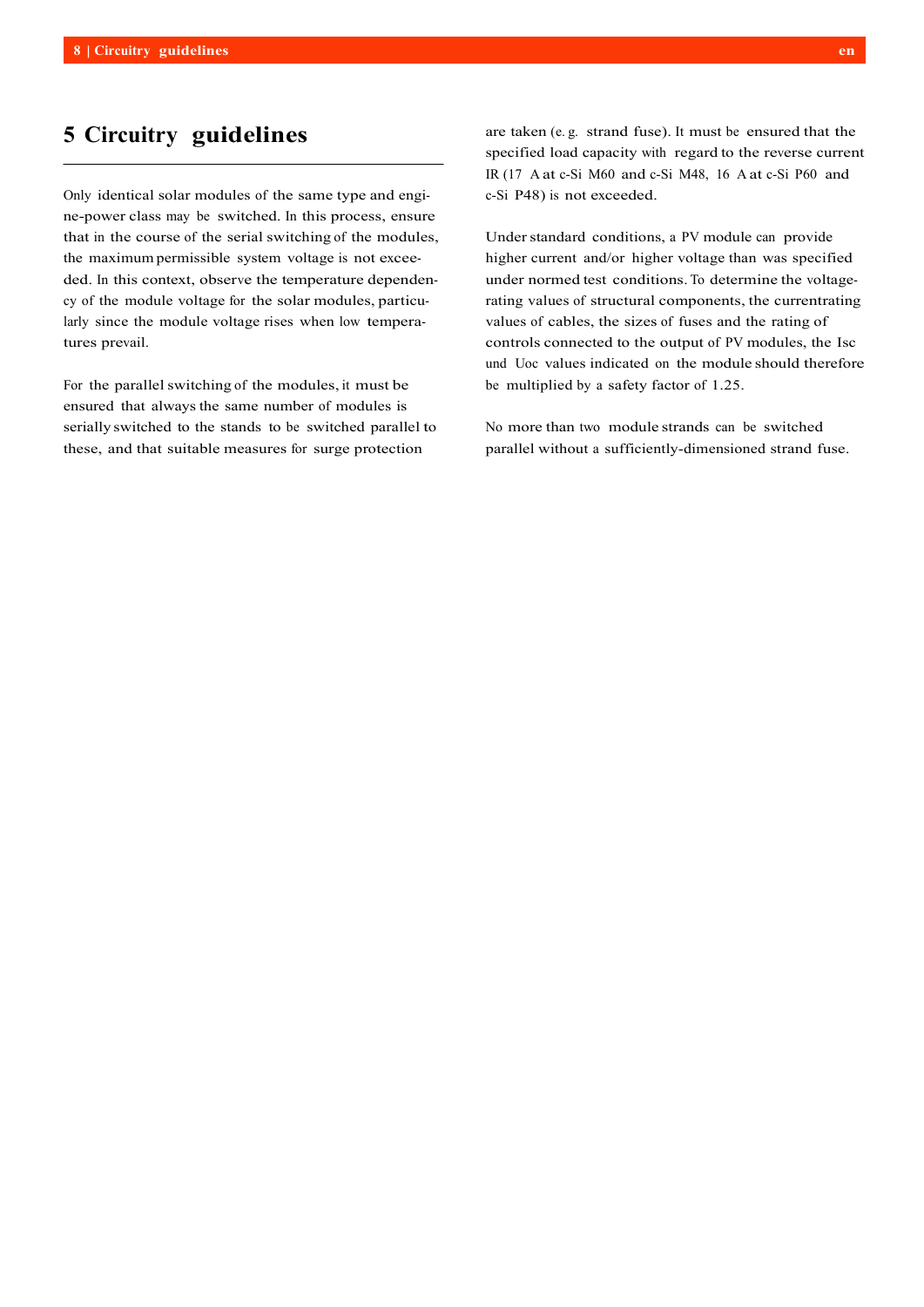# **6 Electrical connector**

The solar modules are designated for use in gridcoupled solar generators. When used for another purpose, the respective deviating technical particularities must be observed. The solar modules may only be installed by qualified specialized companies. In this context, the norms and regulations relevant to PV systems, such as VDE provisions, DIN norms, VDEW guidelines, the TAB of the competent system operators along with the rules set forth by the Employers' Liability Insurance Associations on accident prevention.

Particular reference is made once again to the following items:



- Prior to the installation, the connector socket, cables and plug connectors are to be checked for damage and dirt.
- ▶ Do not install any damaged PV modules or any PV modules with dirty plug connectors.
- $\blacktriangleright$  The solar modules (particularly the plug connectors and tools) must be dry during the installation.
- $\triangleright$  For the switching of module strings, only suitable (UV- and ozone-resistant) cables are to be used for outside installation.
- $\blacktriangleright$  The cables must have a minimum cross-section of 4 mm², and the insulation must be approved for the maximum system atrest voltage.
- $\triangleright$  The cables are to be protected from damage by using e. g. a suitable fastener via cable clamps.
- $\blacktriangleright$  The connector socket with cables connected at the plant may not be opened.
- $\blacktriangleright$  The connector socket, the cable and the connector plug may not be cleaned or otherwise moistened with substances containing oil, grease or alcohol.
- $\blacktriangleright$  The solar plugs installed by the plant may not be removed.
- $\blacktriangleright$  In the course of the installation, one must ensure the tensile relief of the module connector cables.

 $\triangleright$  The connector cables are equipped with a high-quality plug-connector system for photovoltaics. The plugs are marked with the respective polarity, or the cables are designed in "+" and "-"; see Table 2 and the data sheet.

| Manufac-<br>turer | Module<br>Version | <b>Positive Pole</b> | <b>Negative Pole</b> |
|-------------------|-------------------|----------------------|----------------------|
| Gazioglu<br>Solar | GSE 235 - 255     | MC4, Plus            | MC4, Minus           |
| Energy            | Mono POWER        | $PV1-F$              | $PV1-F$              |

Table 2: Coding for connector plug<sup>1</sup>

- $\blacktriangleright$  When connecting the plug connectors and the modules (and when connecting the solar modules to the frequency inverter), always ensure that the polarity is correct. Reverse polarity leads to the destruction of important technical structural components such as frequency inverters, safety diodes or similar components.
- $\triangleright$  The connector cables are to be laid so as to ensure that the minimum bend radius of 60 mm is not undershot.
- In order to avoid the hazard of electric shocks, all frames of the solar modules as well as the support structure for potential equalization must be connected to the grounding so as to ensure good conductivity. We recommend grounding outside the building. In this process, observe the statutory regulations for your region, along with the recommendations issued by the frequency-inverter manufacturers and the insurance company.

**Never plug in or unplug the plug contacts when under load current!**

<sup>1</sup>EU XXXXX: Internal technology code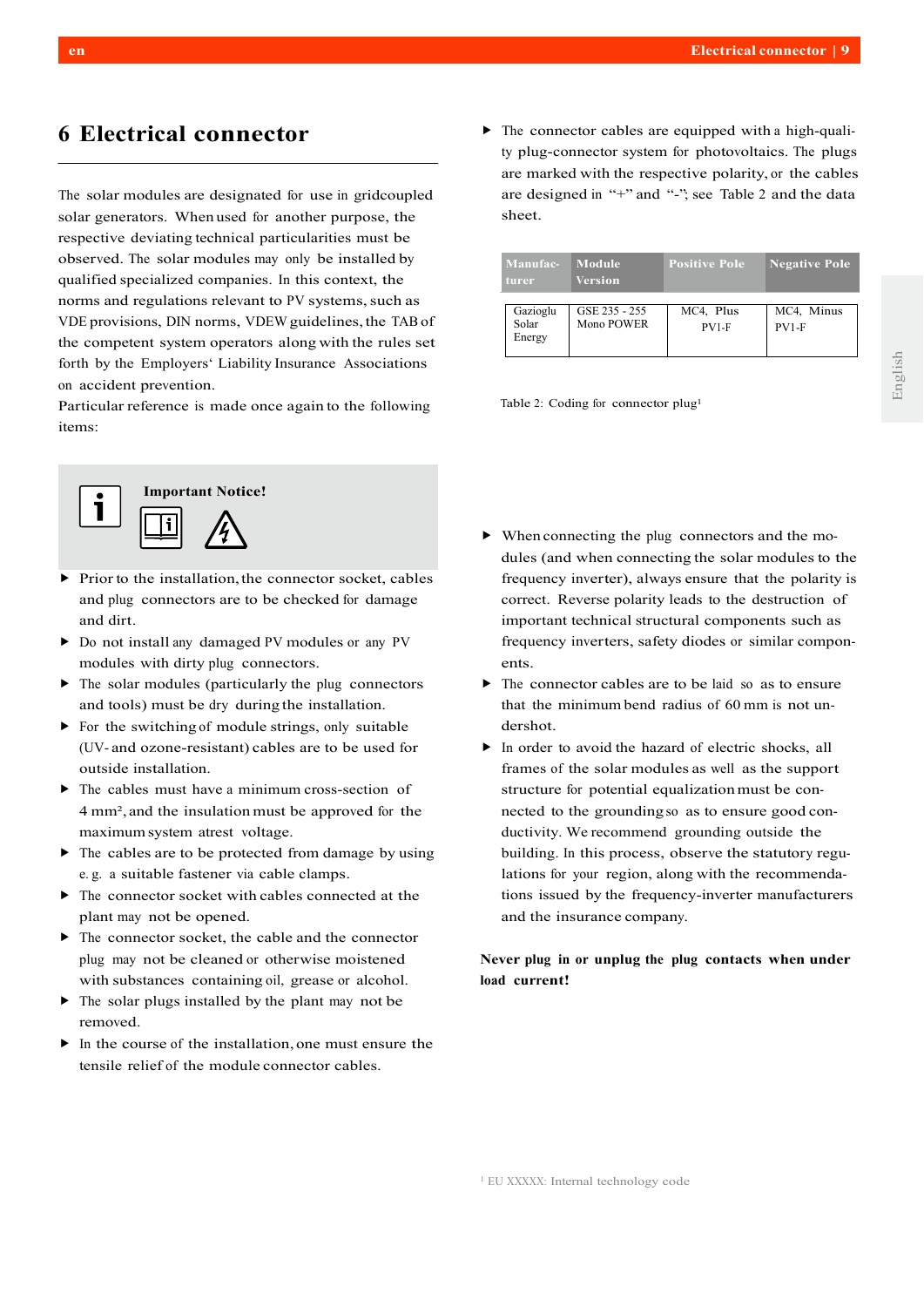# **7 Grounding**

Particularly in exposed locations, sufficient lightning protection is recommended. Integration into existing lightning-protection systems must occur in observance of current country-specific norms and regulations. The respective drill holes for grounding are marked on the reverse side of the module frame.

Please perform the following grounding measures:



- Attachment of a fitting ring-cable socket (cable crosssection: min. 2.1 mm<sup>2</sup>).
- Use of a fitting fastening screw (minimum diameter: 4 mm), a self-cutting serrated washer, a spring washer and the fitting nut.
- $\triangleright$  Use of a fitting self-cutting screw. Two complete thread turns of a screw must interlock with the metal.
- $\triangleright$  Damaging contact corrosion can be avoided by using corrosion-resistant materials.
- $\triangleright$  Position of the grounding drill holes in accordance with **Illustrations 3 – 6.**

# **8 Maintenance and upkeep**

Minimal maintenance and upkeep effort is required in order to maintain the optimum output of the solar module. In the interest of optimum system output, we recommend to inspect and/or work through the following items on a semiannual cycle:

- In the event of heavy or localized contamination (e.g. with bird droppings), it is recommended to clean the glass surface of the module with limefree water which matches the module temperature and a soft brush. No aggressive cleaning agents, acids or leaches may be used.
- $\blacktriangleright$  The electrical and mechanical connectors must be checked for cleanliness, durability and sound condition. Any irregularities must be remedied immediately.
- $\triangleright$  Regular verification of the yields by the operator is recommended.

# **9 Disposal**

Defective or old solar modules must be appropriately disposed of. These may not be disposed of in household waste.